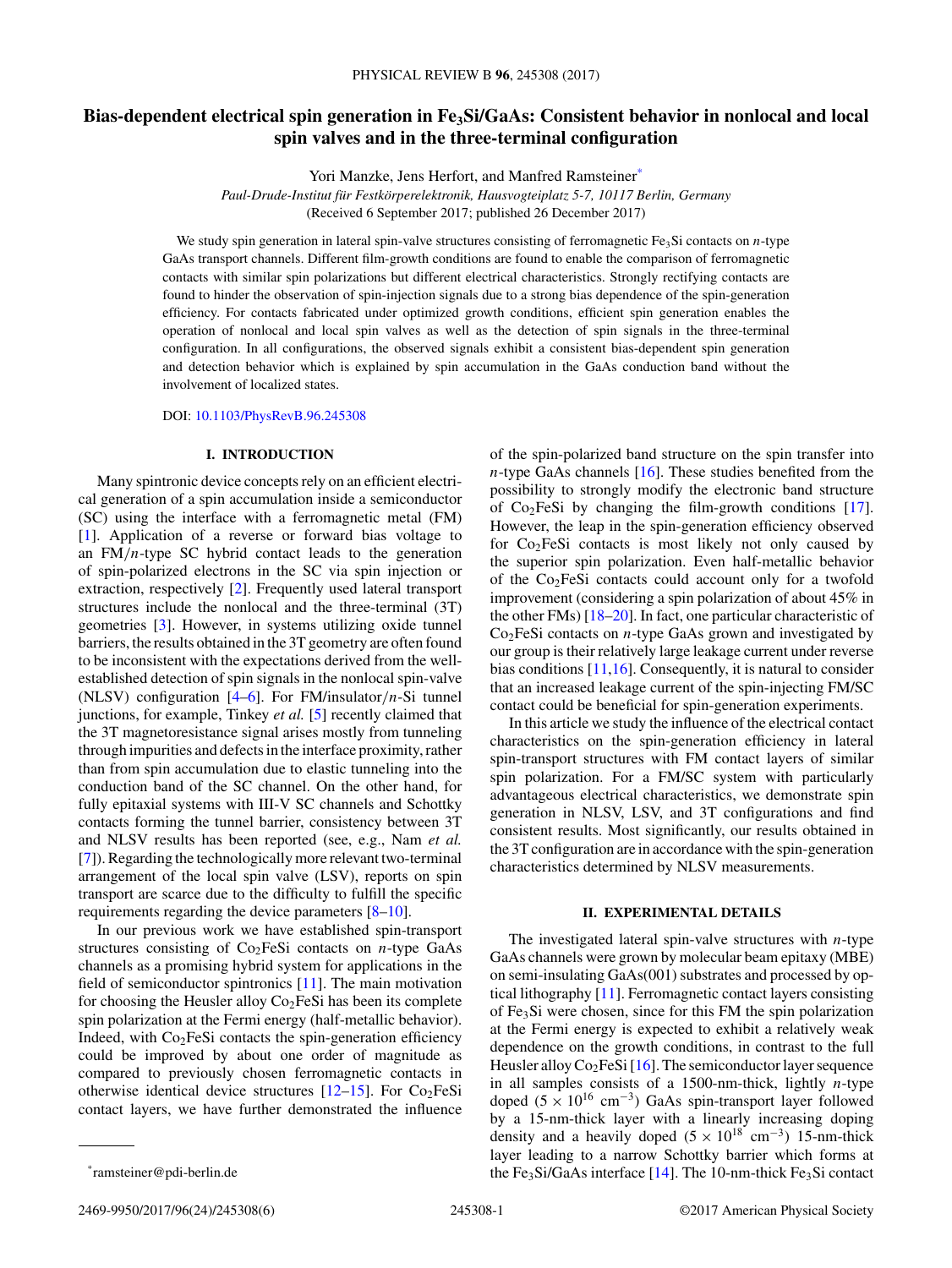<span id="page-1-0"></span>

FIG. 1. Current-voltage (*I* -*V* ) characteristic of a FM/SC contact measured in a three-terminal arrangement (see inset) with the current density given in absolute values. Bias voltages needed to obtain a charge current density in the range between 0.1 and 0.2 A*/*m2 (typical magnitude needed to detect spin signals) are indicated for spin-injection (reverse bias) and extraction (forward bias) conditions. Note that the shown *I* -*V* characteristic constitutes the advantageous case of LT-Fe<sub>3</sub>Si contacts (see discussion in the main text). For the more rectifying HT-Fe<sub>3</sub>Si and Co<sub>2</sub>Fe contacts (see Fig. [3\)](#page-2-0), much higher bias voltages are needed to obtain the same current densities under injection (reverse bias) conditions.

layers were deposited in a separate MBE growth chamber for metals at different substrate temperatures (50 and 200 ◦C). As evidenced by x-ray diffraction, the contact layer grown at high substrate temperature  $(HT-Fe<sub>3</sub>Si)$  exhibits single crystalline ordering, whereas the one grown at low temperature  $(LT-Fe<sub>3</sub>Si)$ is most likely polycrystalline or even amorphous. For reference purposes, an additional sample with contact layers consisting of the crystalline alloy  $Co<sub>2</sub>Fe$  was prepared. The device structures comprise a  $50 \times 400 \ \mu m^2$  conductive mesa region with strip contacts and are described in more detail in Ref. [\[11\]](#page-4-0). For the present experiments, the center-to-center separations between the spin generation (injection or extraction) and detection contact strips were chosen to lie between 7.5 and 18.5 *μ*m and the respective strip widths between 4 and 22 *μ*m. All measurements were performed at 20 K in a He exchange gas cryostat, and electrical signals were recorded by a standard dc method. The experiments were conducted in the same manner as described, e.g., in Ref. [\[11\]](#page-4-0).

#### **III. RESULTS AND DISCUSSION**

The current-voltage (*I*-*V*) characteristics of the FM/SC contacts have been measured in the three-terminal arrangement described, e.g., in Ref. [\[21\]](#page-5-0). Typical *I* -*V* characteristics, as shown in Fig. 1, exhibit a rectifying behavior, i.e., the absolute bias current as a function of the voltage drop at the FM/SC interface  $(V_B)$  is not symmetric with respect to the forward and reverse current directions. Under spin-injection conditions (reverse bias), the rectifying *I* -*V* characteristics result in relatively large interface voltages at significant bias currents. It is worth mentioning already here, that for a series of spin-valve structures investigated during recent years, spininjection signals could only be observed for injector contacts showing an appreciable reverse current already at small bias



FIG. 2. (a) Typical spin-valve signal  $\Delta V_{NL}$  obtained in the NLSV configuration (see inset) for  $V_B = 0.15$  V (spin extraction) during an upward sweep of the external in-plane magnetic field  $(H<sub>y</sub>)$  with a linear background signal subtracted (contacts G and D with strip widths of  $W_G = 4 \mu m$  and  $W_D = 5 \mu m$ , respectively, and a center-tocenter separation of  $d = 7.5 \mu$ m). (b) Effective spin-valve efficiency  $P_{gen}P_{det}$  [see Eq. [\(1\)](#page-2-0)] deduced for NLSV devices with LT-Fe<sub>3</sub>Si  $(W_G = 4 \mu m, W_D = 5 \mu m, d = 7.5 \mu m)$ , HT-Fe<sub>3</sub>Si ( $W_G = 9 \mu m$ ,  $W_{\text{D}} = 22 \ \mu \text{m}, d = 11.5 \ \mu \text{m}$ ), and Co<sub>2</sub>Fe ( $W_{\text{G}} = 4 \ \mu \text{m}, W_{\text{D}} = 5 \ \mu \text{m}$ ,  $d = 7.5 \mu m$ ) contact layers as a function of the interface voltage  $V_B$ .

voltage both in spin-LED [\[15\]](#page-5-0) and NLSV measurements (with unbiased detector contacts) [\[11\]](#page-4-0).

An example of successful spin generation and detection is illustrated in Fig.  $2(a)$  for a lateral spin valve structure with  $LT-Fe<sub>3</sub>Si contact strips. The nonlocal spin voltage measured$ in the NLSV configuration (see inset and Ref. [\[11\]](#page-4-0)) for an unbiased spin-detecting contact is shown as a function of the external in-plane magnetic field. The observed voltage jump corresponds to the switching between parallel and antiparallel magnetization of the spin generating (G) and detecting (D) strips during an upward sweep of the magnetic field. This characteristic spin-valve signature provides clear evidence for the generation of spin-polarized electrons in the *n*-type GaAs channel. The sign of the observed voltage jumps is negative under spin-extraction conditions and found to be reversed under spin-injection conditions for the whole investigated range of bias voltages. This finding corresponds to majority-spin injection [\[22,25\]](#page-5-0). The spin transport between the spin-generating contact and the spin-detecting contact is assumed to be purely diffusive in our samples, because the spin-detecting contact is unbiased and the voltage probes are floating. According to the standard theory of spin injection, the nonlocal voltage signal  $\Delta V_{NL}$  (normalized to the current density *J* ) detected at a distance *d* from the point of spin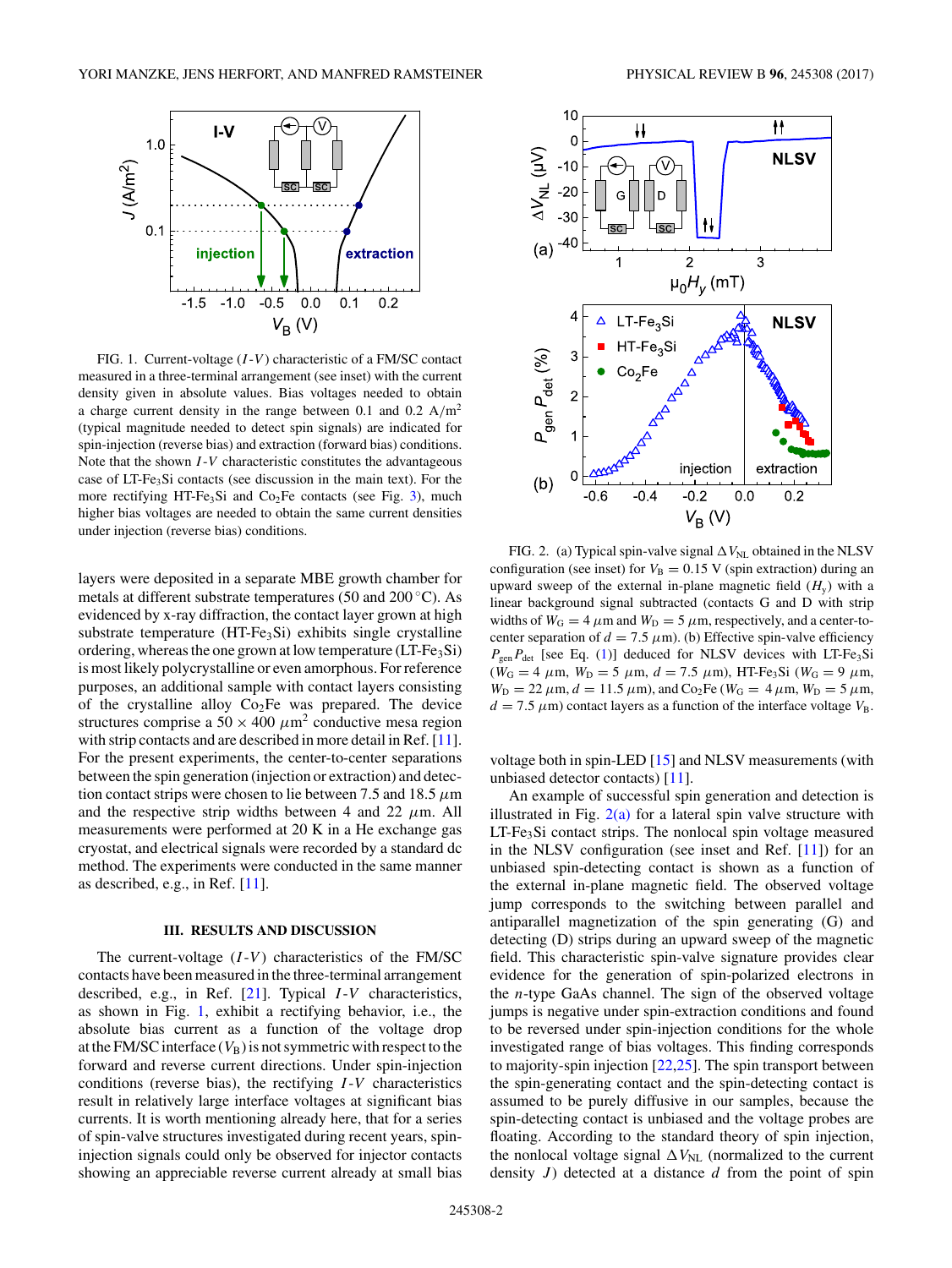<span id="page-2-0"></span>generation is given by [\[22,23\]](#page-5-0)

$$
\Delta V_{\rm NL}/J = P_{\rm gen} P_{\rm det} \lambda_S \rho_{\rm N} \frac{W}{w} \exp(-d/\lambda_S),\tag{1}
$$

with  $P_{\text{gen}}$  ( $P_{\text{det}}$ ) denoting the effective spin-generation (detection) efficiency,  $\lambda_S$  is the spin diffusion length, *W* is the width of the spin generating contact, and  $\rho_N$  and *w* are the resistivity and thickness of the GaAs channel, respectively. A spin diffusion length of  $\lambda_s = 6.1 \pm 0.2$   $\mu$ m has been determined from nonlocal spin-valve measurements using different contact spacings, which is in good agreement with previously reported values for *n*-type GaAs channels of similar doping level [\[9\]](#page-4-0). The other parameters can be inferred from conventional transport measurements  $(\rho_N)$  or are known geometrical factors according to the sample design (*W* and *w*).

The effective spin-valve efficiency  $P_{\text{gen}}P_{\text{det}}$  extracted with Eq. (1) from the spin signals  $\Delta V_{NL}$  obtained by NLSV measurements [see Fig.  $2(a)$ ] is shown in Fig.  $2(b)$  as a function of the interface voltage  $V<sub>B</sub>$  across the spin-generating contact (G). For both injection and extraction conditions, a pronounced decrease of the effective spin-valve efficiency with increasing absolute value of  $V_B$  is revealed. Bias dependencies of the spin-injection efficiency have been reported in the literature for spin-injection experiments both in the nonlocal and three-terminal geometries, including reports of a sublinear increase of the spin-induced nonlocal voltage with current or a decay of  $P_{gen}$  with increasing forward and reverse bias [\[22,24–28\]](#page-5-0). However, the reasons for the respective behaviors have not always been unambiguously identified.

The physical mechanisms that are potentially responsible for the decay of  $P_{gen}$  with bias can be grouped into processes which have an influence on the actual polarization of the tunneling current across the Schottky barrier on the one hand and spin relaxation mechanisms in the semiconductor on the other hand. Naturally, the spin polarization of the tunneling current depends on the spin-dependent band structure of the FM [\[16\]](#page-5-0). For a forward-biased contact, the bias dependence of the spin extraction efficiency is directly influenced by the energy dependence of the spin-dependent density of states above the Fermi level in the FM. In fact, a decay of the spin polarization in Fe3Si with increasing energy can be found by comparing the calculated density of states for the two spin channels presented in Ref. [\[29\]](#page-5-0). Consequently, the influence of the band structure on the spin extraction process can be identified as the likely cause for the decay of the extraction efficiency with increasing forward bias. However, for reverse bias, the spin polarization at the Fermi energy should dominate the spin-injection process on the FM side. For large reverse bias voltages, electrons can tunnel from the ferromagnet into bands other than the  $\Gamma$  valley of GaAs, namely the  $L$  and  $X$ valleys, which exhibit short spin lifetimes [\[30,31\]](#page-5-0). As pointed out in Ref. [\[32\]](#page-5-0), the spin-injection efficiency is consequently expected to decay for interface voltages beyond 300 mV. Furthermore, spin relaxation processes related to the electric field in the interface proximity region can lead to a bias dependent spin-injection efficiency [\[33\]](#page-5-0). In general, a decrease of the barrier resistance with increasing bias voltage may also lead to a decrease in the spin-injection efficiency because of the feedback of the spin accumulation on the spin current [\[4\]](#page-4-0).



FIG. 3. Current-voltage (*I* -*V* ) characteristics of FM/SC contacts containing LT-Fe<sub>3</sub>Si, HT-Fe<sub>3</sub>Si, and Co<sub>2</sub>Fe contact layers measured in a three-terminal configuration.

However, the investigated contacts in this work are too resistive to be affected by the feedback problem.

Despite the strong bias dependence, successful spin generation and detection for both spin-injection and extraction conditions have been achieved in the case of LT-Fe<sub>3</sub>Si contacts [see Fig.  $2(b)$ ]. For the FM/SC structures with HT-Fe<sub>3</sub>Si and Co2Fe contacts, in contrast, spin signals in the NLSV configuration could be detected only under spin extraction conditions. The absence of spin-injection signals for the FM/SC structures with HT-Fe<sub>3</sub>Si and  $Co<sub>2</sub>Fe$  contacts is caused by their strongly rectifying *I* -*V* characteristics (see Fig. 3) and the resulting large bias voltages needed to obtain a decent current density which is needed to detect spin signals [see, e.g., Eq. (1):  $\Delta V_{NL} \propto J$ . In the case of the LT-Fe<sub>3</sub>Si contacts, in contrast, a significant current density under reverse bias conditions (cf. Fig. 3) enables the observation of spin signals induced by spin injection in the voltage range down to −0*.*6 V. The *I* -*V* characteristics shown in Fig. 3 were analyzed using the expressions given in Ref. [\[34\]](#page-5-0) [Eqs. (14) and (40) for forward and reverse bias conditions, respectively]. However, for the present case of a heavily doped interlayer, the obtained diode parameters have to be regarded as rough estimates. Nevertheless, the fittings of the *I* -*V* curves indicate that the effective Schottky barrier height of the LT-Fe<sub>3</sub>Si contact (0.25 eV) is reduced by about a factor of 2 with respect to the HT-Fe<sub>3</sub>Si and  $Co<sub>2</sub>Fe$  contacts (temperature-dependent ideality factors between 2 and 45 in each case, but constant tunneling parameters  $E_{00}$  as expected for pure field emission). A reduced Schottky barrier height is actually expected for uncompensated heavily doped (above  $5 \times 10^{17}$  cm<sup>-3</sup>) GaAs. In this case, the localized states at the FM/SC interface can be assumed to be completely occupied due to the large concentration of electrically active Si donors. Consequently, the Fermi energy at the FM/SC interface is no longer pinned by the localized states but shifts towards the bottom of the conduction band [\[35\]](#page-5-0). Pronounced electrical compensation of the *n*-type doping is able to reverse this balance again. In this way, the Fermi level pinning depends on the interplay between the incorporation of Fe and Co as compensating deep acceptors and the formation of electrically inactive precipitates. Based on this consideration, a Schottky barrier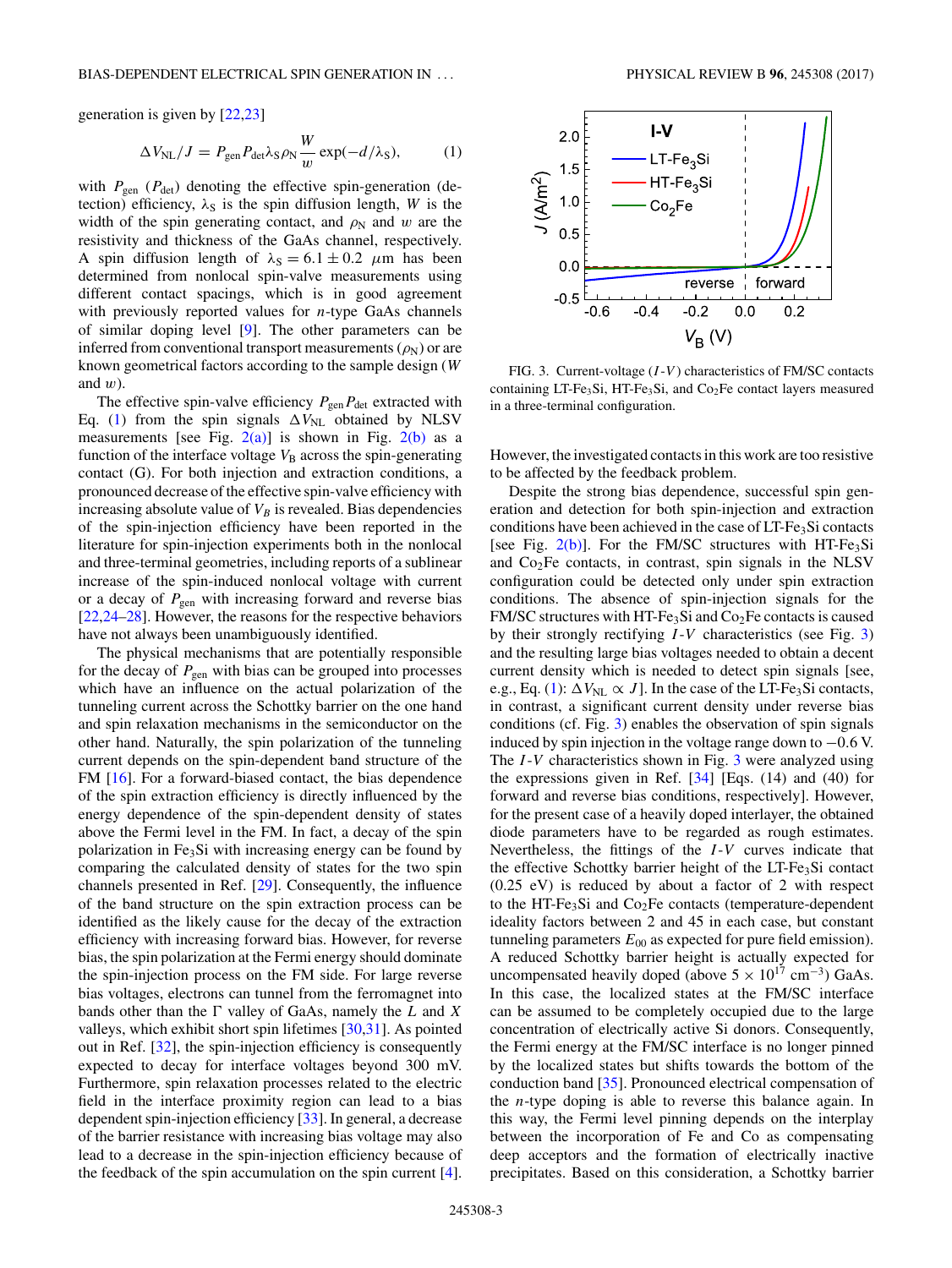<span id="page-3-0"></span>height around 0.25 eV (close to the separation between conduction band edge and the Fermi energy in degenerate *n*-type GaAs with a carrier density of  $5 \times 10^{18}$  cm<sup>-3</sup>) would be in accordance with the intended, i.e., uncompensated, doping profile of our samples. The corresponding negligible degree of electrical compensation in the LT-Fe<sub>3</sub>Si sample could obviously be enabled by the low substrate temperature used for the  $Fe<sub>3</sub>Si$  growth. The larger Schottky barrier height of the HT-Fe<sub>3</sub>Si contacts most likely originates from atomic exchange reactions at the FM/SC interface which are promoted by higher growth temperatures, especially for Fe containing FM films [\[36–38\]](#page-5-0). Selective exchange reactions, in particular, influence the GaAs stoichiometry at the interface proximity and, thus, the density of electronic gap states which are responsible for Fermi level pinning and the Schottky barrier formation [\[39,40\]](#page-5-0). Furthermore, the degree of electrical compensation resulting from the incorporation of Fe impurities and the temperature-dependent formation of Fe precipitates in the GaAs lattice might play an important role for the Fermi level pinning and the resulting Schottky barrier height [\[41–43\]](#page-5-0). All in all, our results demonstrate that the *I* -*V* characteristics of Fe3Si/GaAs contacts can be adjusted to a certain degree by the MBE growth temperature. At the same time, the spin polarization at the Fermi energy in the conduction band of  $LT\text{-}Fe<sub>3</sub>Si$  and  $HT\text{-}Fe<sub>3</sub>Si$  contacts appears to be very similar as suggested by the coinciding effective spin-valve efficiency under spin extraction conditions [see Fig.  $2(b)$ ]. Consequently, the difference in the spin-generation properties of the two different Fe<sub>3</sub>Si/SC contacts appears to mainly stem from their specific spin-independent electrical characteristics.

Utilizing the advantageous electrical characteristics of the LT-Fe<sub>3</sub>Si contacts, we have been able to measure spin signals also in the LSV and the 3T configurations. Figure 4 displays the corresponding spin signals as a function of the external magnetic field. In analogy to the case of the NLSV measurement [see Fig.  $2(a)$ ], the magnetoresistance jump observed in the LSV configuration [cf. Fig. 4(a)] constitutes the characteristic spin-valve signature which provides evidence for electrical generation and detection of spin-polarized carriers in the GaAs channel. Remarkably, the detected LSV signal for low bias voltages corresponding to a magnetoresistance ratio of 0.016% is in exact agreement with the expectation for our device parameters [\[8\]](#page-4-0). For 3T measurements, the same ferromagnetic contact is used for the generation (G) and for the detection (D) of the electrically generated spin accumulation. The observed dependencies of the spin signal on both out-of-plane and in-plane magnetic fields [cf. Fig. 4(b)] reveal the commonly observed normal and inverted Hanle curves, respectively [\[4\]](#page-4-0). In contrast to the NLSV geometry, no spin-induced signals could be observed for the 3T geometry using spin-injection conditions. The reasons for this finding are twofold: First, the absolute signals are small for spin injection, because efficient spin injection is limited to the small forward bias region only [cf. Fig.  $2(b)$ ], and second, the large contact resistance of the reverse-biased Schottky contact leads to a large offset signal in the interface voltage. Therefore, the absolute voltage noise is substantially stronger in the negative voltage range, preventing the observation of Hanle curves. A spin lifetime  $\tau_S$  of about 20 ns was extracted from the 3T Hanle curves using the expression given in Ref. [\[44\]](#page-5-0).



FIG. 4. (a) Magnetoresistance signal  $\Delta R$  measured for a LSV device (see inset) with an LT-Fe3Si contact layer during an upward sweep of the external in-plane magnetic field (contacts G and D with strip widths of 4 and 5  $\mu$ m, respectively, and a center-to-center separation of 7.5  $\mu$ m). A constant background resistance has been subtracted. (b) Corresponding spin-valve signal  $\Delta V_{3T}$  obtained in the three-terminal (3T) configuration (see inset) under spin-extraction conditions ( $V_B = 0.18$  V) during sweeps of external out-of-plane (normal Hanle curve) and in-plane (inverted Hanle curve) magnetic fields (outer contacts and inner contact with strip widths of 4 and 5  $μ$ m, respectively, and center-to-center separations of 7.5  $μ$ m). A constant background voltage has been subtracted. The small feature in the inverted Hanle curve at 3 mT originates most likely from a magnetization switching.

Furthermore, a spin lifetime of 28 ns was estimated from NLSV Hanle measurements (not shown) from the expression given in Ref. [\[11\]](#page-4-0) and using the relation  $\lambda_{\rm S} = \sqrt{D \tau_{\rm S}}$  for the spin diffusion constant *D*. Both values agree reasonably well given possible distortions, e.g., due to dynamic nuclear polarization [\[45\]](#page-5-0). Furthermore, the magnitude of the 3T signal agrees well with the NLSV signal extrapolated for  $d = 0$ . These results indicate that the 3T signals observed in the  $LT-Fe<sub>3</sub>Si$  sample are indeed caused by a spin accumulation in the SC channel. For various other FM/SC material systems, in contrast, a lack of consistency between the spin lifetimes obtained by NLSV and 3T measurements has been reported [\[6\]](#page-4-0).

For a further confirmation that spin accumulation is the origin of the presently reported 3T signals, we compare the bias dependencies of the 3T and NLSV signals. Whereas the NLSV signal is proportional to  $P_{\text{gen}}P_{\text{det}}$  [see Eq. [\(1\)](#page-2-0)], the spin signal in the 3T configuration is proportional to  $P_G^2$ , the square of the tunnel spin polarization  $[4]$ .  $P_G$  can be deduced from the 3T measurements and is expected to correspond to  $P_{\text{gen}}$  obtained from the NLSV signals. The detection efficiency  $P_{\text{det}}$  is related to the unbiased detecting contact in the nonlocal configuration and is thus independent of  $V<sub>B</sub>$ . With the approximation  $P_{\text{det}} = P_{\text{gen}}$  at low bias voltages, we are able to deduce the 3T efficiency product  $P_GP_{det}$  which is shown together with the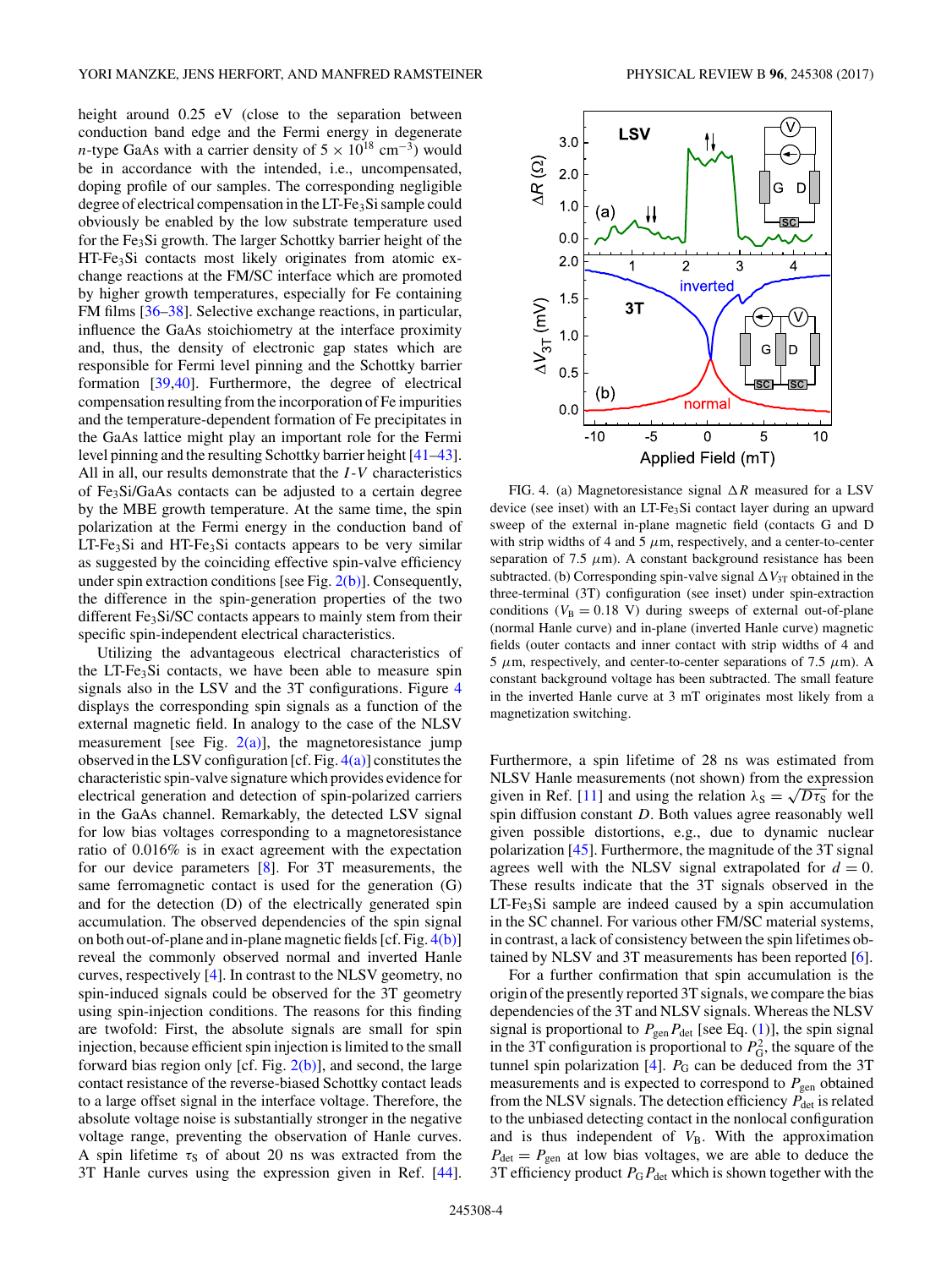<span id="page-4-0"></span>

FIG. 5. Bias dependencies of the NLSV efficiency product  $P_{\text{gen}}P_{\text{det}}$  [see Eq. [\(1\)](#page-2-0)] and the 3T efficiency product  $P_{\text{G}}P_{\text{det}}$  (see text) for devices with LT-Fe<sub>3</sub>Si contacts. The corresponding 3T signal is given by the difference between the inverted and normal Hanle voltages measured at 10 mT [see Fig. [4\(b\)\]](#page-3-0). In addition, the corresponding magnetoresistance signal  $\Delta R$  measured in the LSV configuration is shown as a function of the interface voltage  $V_{\rm B}$ . For all configurations, contacts with strip widths of 4 to 5  $\mu$ m and center-to-center separations of 7.5  $\mu$ m were used (cf. Figs. [2](#page-1-0) and [4\)](#page-3-0).

NLSV efficiency product  $P_{\text{gen}}P_{\text{det}}$  in Fig. 5 as a function of *V*B. The good agreement between the bias dependencies of the two efficiency products confirms the common origin of the 3T and NLSV signals. For the NLSV operation, spin transport via itinerant electrons between the generating and the detecting contacts is required so that a spin accumulation in localized states is not relevant. Consequently, direct spin accumulation in the GaAs conduction band is found to be the underlying spin-generation mechanism responsible for both the NLSV and 3T signals with the effective spin-generation efficiency *P*gen being approximately equal to the tunnel spin polarization *P<sub>G</sub>*. In contrast to spin-valve structures with oxide barriers and group IV transport channels, spin-related processes in the interface proximity region appear to be of minor importance for the present MBE grown hybrid system with a group III-V transport channel. For another fully epitaxial FM/SC system without oxide barrier, Nam *et al.* [7] arrive at the same conclusion.

Finally, the operation of the LSV is expected to be limited by the bias dependence of the spin-injection efficiency. The LSV spin signal corresponds to the measured voltage between the reverse-biased ferromagnetic spin-injecting contact and a second forward-biased contact. Because the voltage drop across the forward-biased contact is negligible, the bias dependence of the measured LSV spin signal is dominated by that of spin-injecting contact. Indeed, as shown in Fig. 5, the bias dependence of the LSV signal is seen to track the decay of the NLSV signal for spin-injection conditions, which indicates that both types of spin valves are limited by the same *V*<sub>B</sub> dependent mechanism. Altogether, the comparison of the different spin-valve geometries for a single device provides direct evidence for a common origin of the spin signals: Spin accumulation in the conduction band of GaAs and not from localized states. For this result, the reduced reactivity at the FM/SC interface at low growth temperatures is again of benefit, in addition to the formation of contacts with advantageous electrical characteristics.

### **IV. SUMMARY AND CONCLUSIONS**

The strong bias dependence of the spin-generation efficiency imposes severe requirements on the electrical characteristics of ferromagnetic contacts on GaAs channels. In particular, the observation of spin injection is hindered by strongly rectifying contacts. For  $Fe<sub>3</sub>Si/GaAs$  contacts, the *I* -*V* characteristics can be improved to a certain degree by adjusting the film-growth conditions. For optimized contacts, a consistent lateral spin-transport behavior is found for the nonlocal and local spin-valve configurations as well as the three-terminal configuration. For the present hybrid system without an oxide barrier, the three-terminal signal truly stems from a direct spin generation in the GaAs conduction band rather than from a spin accumulation in localized states.

#### **ACKNOWLEDGMENTS**

We acknowledge the expert technical support by W. Anders, A. Riedel, and G. Paris as well as the critical reading of the manuscript by O. Brandt.

- [1] I. Žutić and S. Das Sarma, [Rev. Mod. Phys.](https://doi.org/10.1103/RevModPhys.76.323) **[76](https://doi.org/10.1103/RevModPhys.76.323)**, [323](https://doi.org/10.1103/RevModPhys.76.323) [\(2004\)](https://doi.org/10.1103/RevModPhys.76.323).
- [2] A. M. Bratkovsky, [Rep. Prog. Phys.](https://doi.org/10.1088/0034-4885/71/2/026502) **[71](https://doi.org/10.1088/0034-4885/71/2/026502)**, [026502](https://doi.org/10.1088/0034-4885/71/2/026502) [\(2008\)](https://doi.org/10.1088/0034-4885/71/2/026502).
- [3] J. Shiogai, M. Ciorga, M. Utz, D. Schuh, M. Kohda, D. Bougeard, T. Nojima, J. Nitta, and D. Weiss, [Phys. Rev. B](https://doi.org/10.1103/PhysRevB.89.081307) **[89](https://doi.org/10.1103/PhysRevB.89.081307)**, [081307](https://doi.org/10.1103/PhysRevB.89.081307) [\(2014\)](https://doi.org/10.1103/PhysRevB.89.081307).
- [4] [R. Jansen, S. P. Dash, S. Sharma, and B. C. Min,](https://doi.org/10.1088/0268-1242/27/8/083001) Semicond. Sci. Technol. **[27](https://doi.org/10.1088/0268-1242/27/8/083001)**, [083001](https://doi.org/10.1088/0268-1242/27/8/083001) [\(2012\)](https://doi.org/10.1088/0268-1242/27/8/083001).
- [5] H. N. Tinkey, P. Li, and I. Appelbaum, [Appl. Phys. Lett.](https://doi.org/10.1063/1.4883638) **[104](https://doi.org/10.1063/1.4883638)**, [232410](https://doi.org/10.1063/1.4883638) [\(2014\)](https://doi.org/10.1063/1.4883638).
- [6] O. Txoperena and F. Casanova, [J. Phys. D. Appl. Phys.](https://doi.org/10.1088/0022-3727/49/13/133001) **[49](https://doi.org/10.1088/0022-3727/49/13/133001)**, [133001](https://doi.org/10.1088/0022-3727/49/13/133001) [\(2016\)](https://doi.org/10.1088/0022-3727/49/13/133001).
- [7] S. H. Nam, T.-E. Park, Y. H. Park, H.-I. Ihm, H. C. Koo, H.-J. Kim, S. H. Han, and J. Chang, [Appl. Phys. Lett.](https://doi.org/10.1063/1.4963281) **[109](https://doi.org/10.1063/1.4963281)**, [122409](https://doi.org/10.1063/1.4963281) [\(2016\)](https://doi.org/10.1063/1.4963281).
- [8] [A. Fert, J.-M. George, H. Jaffres, and R. Mattana,](https://doi.org/10.1109/TED.2007.894372) IEEE Trans. Electron Devices **[54](https://doi.org/10.1109/TED.2007.894372)**, [921](https://doi.org/10.1109/TED.2007.894372) [\(2007\)](https://doi.org/10.1109/TED.2007.894372).
- [9] M. Ciorga, C. Wolf, A. Einwanger, M. Utz, D. Schuh, and D. Weiss, [AIP Adv.](https://doi.org/10.1063/1.3591397) **[1](https://doi.org/10.1063/1.3591397)**, [022113](https://doi.org/10.1063/1.3591397) [\(2011\)](https://doi.org/10.1063/1.3591397).
- [10] T. Sasaki, T. Suzuki, Y. Ando, H. Koike, T. Oikawa, Y. Suzuki, and M. Shiraishi, [Appl. Phys. Lett.](https://doi.org/10.1063/1.4863818) **[104](https://doi.org/10.1063/1.4863818)**, [052404](https://doi.org/10.1063/1.4863818) [\(2014\)](https://doi.org/10.1063/1.4863818).
- [11] P. Bruski, Y. Manzke, R. Farshchi, O. Brandt, J. Herfort, and M. Ramsteiner, [Appl. Phys. Lett.](https://doi.org/10.1063/1.4817270) **[103](https://doi.org/10.1063/1.4817270)**, [052406](https://doi.org/10.1063/1.4817270) [\(2013\)](https://doi.org/10.1063/1.4817270).
- [12] H. J. Zhu, M. Ramsteiner, H. Kostial, M. Wassermeier, H.- P. Schönherr, and K. H. Ploog, [Phys. Rev. Lett.](https://doi.org/10.1103/PhysRevLett.87.016601) **[87](https://doi.org/10.1103/PhysRevLett.87.016601)**, [016601](https://doi.org/10.1103/PhysRevLett.87.016601) [\(2001\)](https://doi.org/10.1103/PhysRevLett.87.016601).
- [13] M. Ramsteiner, H. Y. Hao, A. Kawaharazuka, H. J. Zhu, M. Kästner, R. Hey, L. Däweritz, H. T. Grahn, and K. H. Ploog, [Phys. Rev. B](https://doi.org/10.1103/PhysRevB.66.081304) **[66](https://doi.org/10.1103/PhysRevB.66.081304)**, [081304](https://doi.org/10.1103/PhysRevB.66.081304) [\(2002\)](https://doi.org/10.1103/PhysRevB.66.081304).